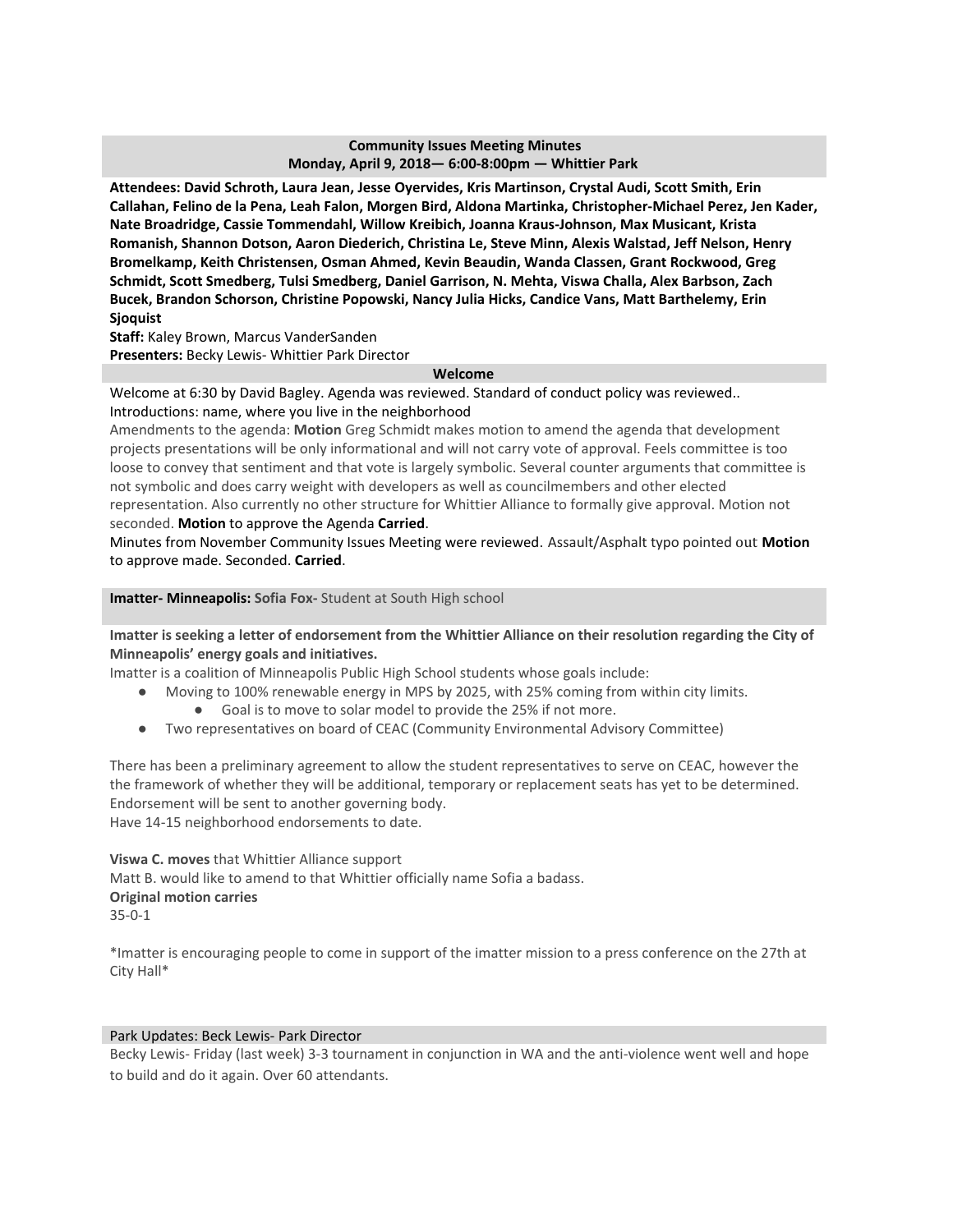Busy summer- movies in the park 2 at Whittier (Men in the Arena - partnership with Mia and MIB 1) at Fair Oaks (Cool Runnings) 1 at Mueller (Spaceballs)

A lot of classes throughout the summer that is extension of spring programming in addition to summer specific. Pottery is open to adults and minimum age around 10.

Community building through the park is crucial during the summer time because kids can be at the park for up to 8-10 hours.

Earth day clean up on the 21st, gardening program ages 9-12

In partnership with Mia, The Crossover art program is still looking for participants and volunteers

Will be working with Mia artists to incorporate youth art via stencils on basketball court

We serve food here everyday and will be serving dinner at Mueller in addition

Will be re-roofing the gym this summer, so pool will be closed in addition to part of the park and courtyard. Park will be redone at some point between 2019-2021

Flyers and posters on poster board in park lobby.

### **5th precinct**

Shannon Barnett- Sergeant

Hennepin, Lyndale and Nicollet susceptible to car break ins. People are leaving bags and laptops in cars people target restaurant parking lots due to length of stay.

Education and making sure people take precautions.

Auto theft goes down in summer,

Specific number of breakdown, wondering about the term of increase and what the specifics of that but are seeing increase- **Whittier Alliance will look into specifics.**

5th precinct officers would love to carry narcan, overdoses are prevalent in 5th precinct, epidemic is an accurate term. County wide OD's are way up. Police will respond to people being down so narcan would be helpful as first on the scene.

Community involvement is important .

Jen- There are free programs to teach about the treatment of narcan. Will get that information to WA. Is there anything WA can do to help to get 5th precinct narcan on patrol?

Sergeant would not say no, welcomes community support.

Osman brings up community walking groups, Sergeant feels positively about that

Shots in K-Mart parking lot between two cars, beat officers are assigned to give parking lot special attention after K-mart closes, actively trying to keep eye on that spot.

Who owns the parking lot and who does the patrolling of it and upkeep.

#### **Community Issues Board Chair Election**

**Kaley Brown-** Candidates should have strong desire and ability to collaborate with other board members and all stakeholders to build toward a more connected neighborhood. General responsibilities include helping staff source agenda items of meeting and attending meeting as well as monthly board meeting.

**Aldona Martinka nominates Viswa Challa**

**Viswa Challa accepts**

**Jesse Oyervides nominates Laura Jean**

**Laura Jean denies**

**Nate Broadbridge nominates himself**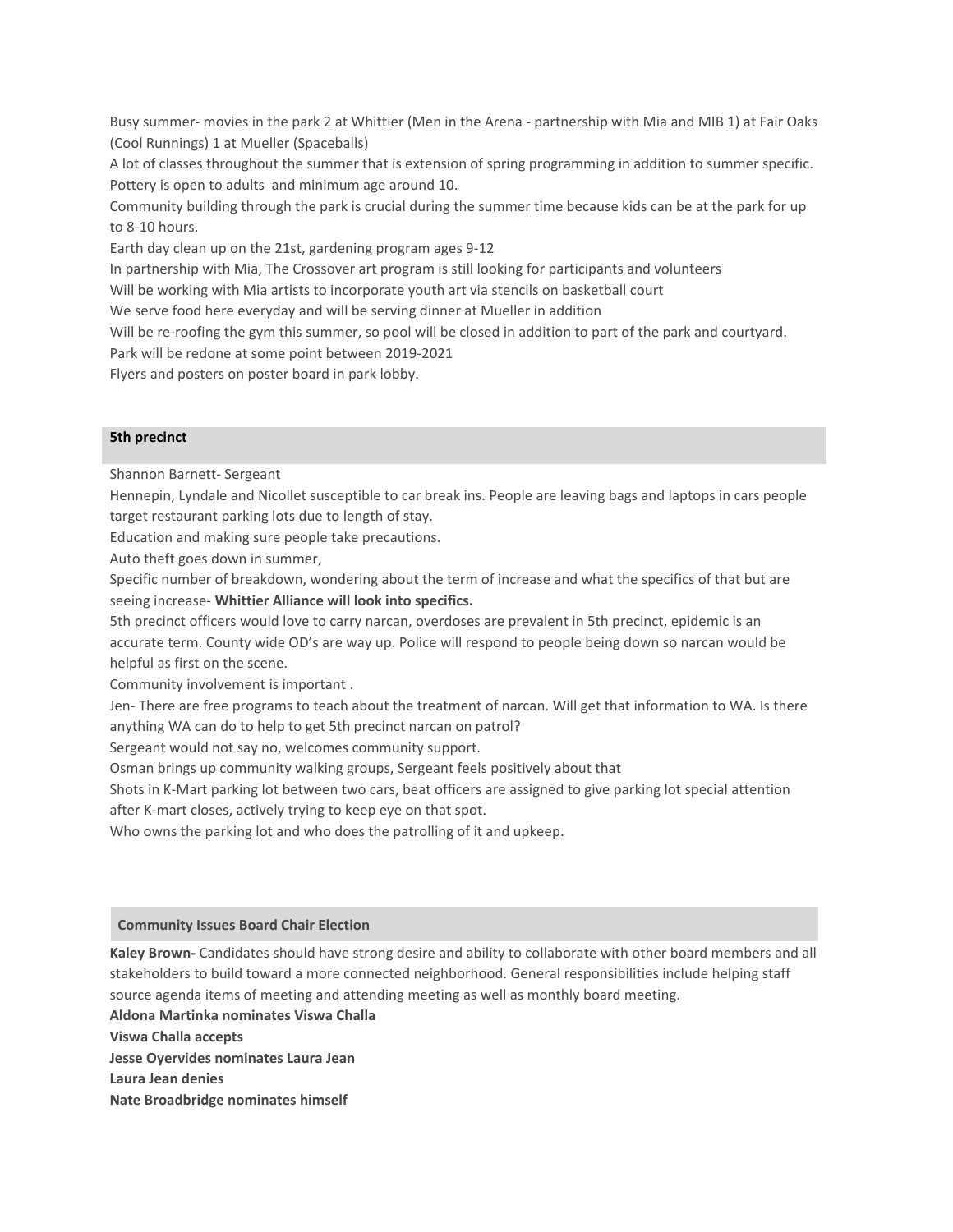## **Candidate Intros.**

**Viswa-** Lives on Garfield Ave since September- passionate about his involvement with Whittier Alliance. Engaging the community tackling the ideas and thoughts people are having about their community. CI space can be expanded as a place where energy can be put into this meeting and tackles issues with active energy. **Nate-** Has lived in whittier for 2 years since he and his wife purchased a home. Would like to bring more input into organization's activity through CI. Working on several startup businesses himself so has interest in building things and would like to bring that the Whittier Alliance.

# **Q1. background and experience**

**Nate-** UofM graduate- Statistics analysis now has been focusing on entrepreneurial pursuits including coffee roasting company. Project management and general communication are strong suits **Viswa- served on Prospect Park Board for 2 years, involved with student government Data consultant, financial management -- Institution oversaw committee with 1.5 million in grant funding**

**Q2. crime. What do you bring the issue of crime as a community issues chair** Viswa-Feels it shouldn't come from him but that it should come from the broader community and making **sure to engage around the issue; more streetlights among other innovative solutions Nate- House was broken into. Interested to explore what the WA can influence to increase safety. Opening discussion to multiple perspectives and working directly with precinct to convey those.**

**Q3. What does CI look like without housing issues incorporated Nate. Safety amongst other things that are typically on the CI agendas Viswa- Would like to grow CI participation to about 200-300; safety, visibility, zoning, permitting, infrastructure. Knows it's ambitious but wants to tackle it.**

### **Viswa is elected Community Issues Chair**

**410 West Lake Street Development Lupe Development**

Steve Minn Justin Mirkovich

This is Lupe Developments third visit to Whittier Community Issues Meeting and they are seeking a formal letter of approval on Phase 1 of their proposed development on Lake St and Harriet Ave S on the current Standard Heating site.

Phase 1 consists of:

- 111 units original plan had more but they have used prior feedback to amend to current number.
- Construction would begin in 2019
- 450ft2 for studio, 1000ft2 for 2 bedroom
- Rents would range from \$760-\$1200 for incomes ranging from \$32,000-\$44,000 annually
- Fitness room, community room, rooftop deck
- Market rate and affordable units will have the same layout minus the amenity of in unit laundry in the affordable units

Amendments made based on previous input

- Added retail presence, bus stop engagement and place for dockless NiceRide station
	- Lupe was resistant to this amendment as retail was not in their original building plan or financial projection, but there was want from City and neighborhood so they amended but are con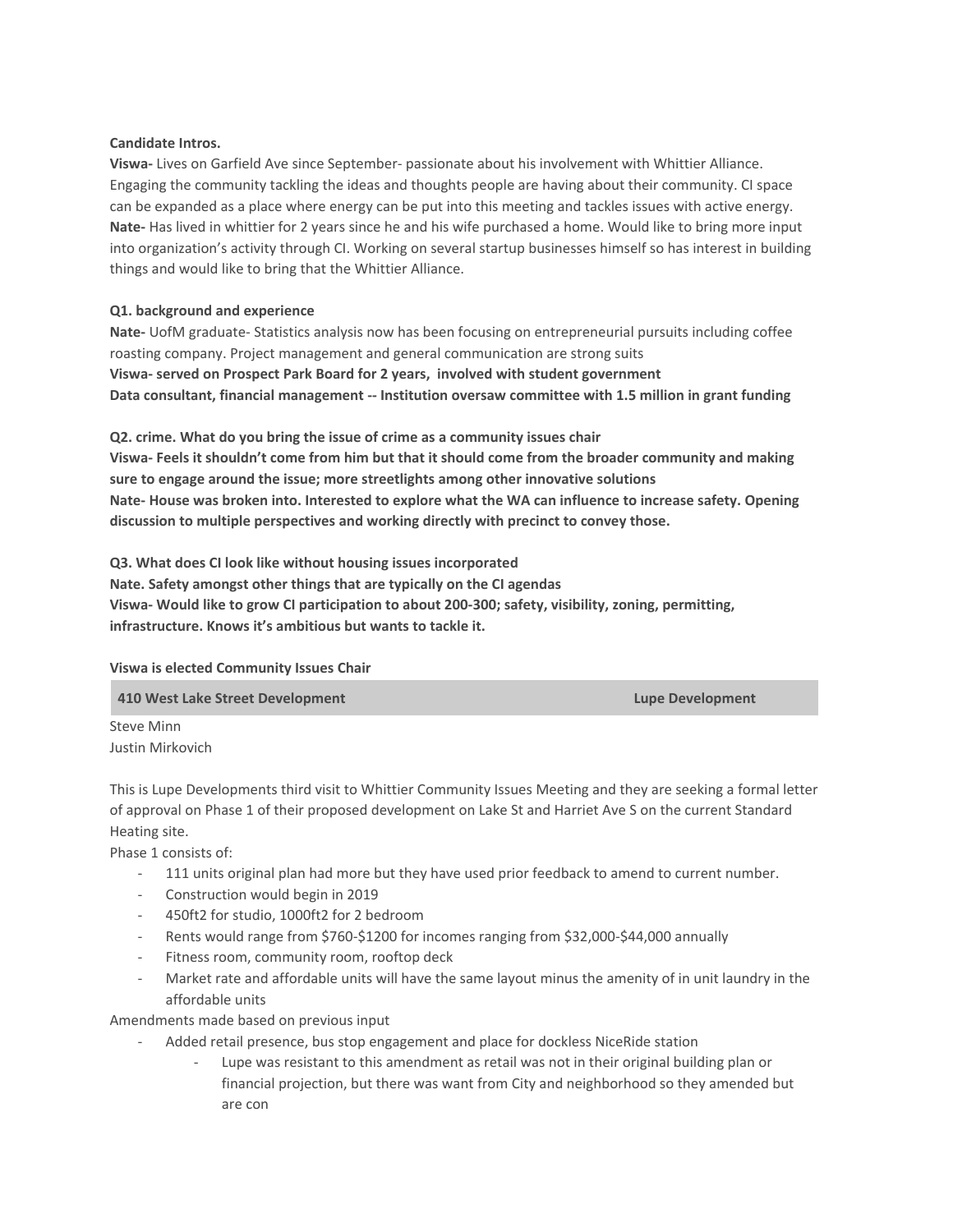Lupe Developments portfolio includes over 1000 units in Minneapolis including both market rate and affordable and several Whittier Mill City Quarter, broadway flats, stonearch 25%

Project and Building details 30 year contractual commitment to affordable housing that transcends ownership. Tire Phase 2 Mill City Quarter, broadway flats, stonearch Concerns we were not activating Harriet amended to mirror buildings Added retail presence, bus stop engagement and place for dockless 1 level of parking lot Trash will be inside the building, 210 bike spaces in the building. Seeking federal grants for solar funding 2 buildings have , green roof Seeking planning approval from council in May, finishing funding cycle and hope to break ground Street Level view- will Brick masonry facade on ground floor, panelling Didn't want to do retail 1000-1200ft2 acknowledged community want Will this be another childfree apartment in Whittier? Would like to see children friendly 80% of name of lease on broadway flats are female with 40% with child Subsidy is in construction and they work with section 8 and other programs Christina raises some question of possible glass facade on corner to ensure safety and visibility on high stress

retail corner- they will look into amending that.

Dual shoot system. One for solid waste and one for single source recycling

Permanent planters along lake and harriet- opportunity for landscaping and walkups

Retail space is not conducive to finance commitment; anything with a lease is not helpful

Building will not be LEED certified- feels that they will meet standards but will not go through LEED to attain certification due to prohibitive costs

Green roof is more of system than a usable amenity, is there a possibility to put native plants. Not possible due to structure.

Question about who the investors are - don't have them yet. Won't meet them. Lake Street Apartments.

Partners are in for 10 years of tax credits them 5 years of leadout then they are sole owners.

Staffing- Managing company is national third party Pinnacle - 4-5 Full time permanent staff

How often will trucks pick up garbage. Truck will not block traffic and will have alley access. 3-4 pickups per week between recycling and trash

Idea to look back at past minutes to get Ricardo and Erica feedback from Lupe building tour Seeking approval for Phase 1.

Kaley reads letter from Lyn-Lake Design and Development Team. Main concerns

- Sustainability features- inclusion of organics
- Streetscape and public realm- custom bike rack lake street, permanent planters along Harriet add architectural cohesiveness ground level on East Lake, add commercial and residential walk-up entrances
- Commercial corridor- small bay commercial space
- Parking City's 2040 Comp plan no longer requires parking do not allow surface parking lot in Phase 2